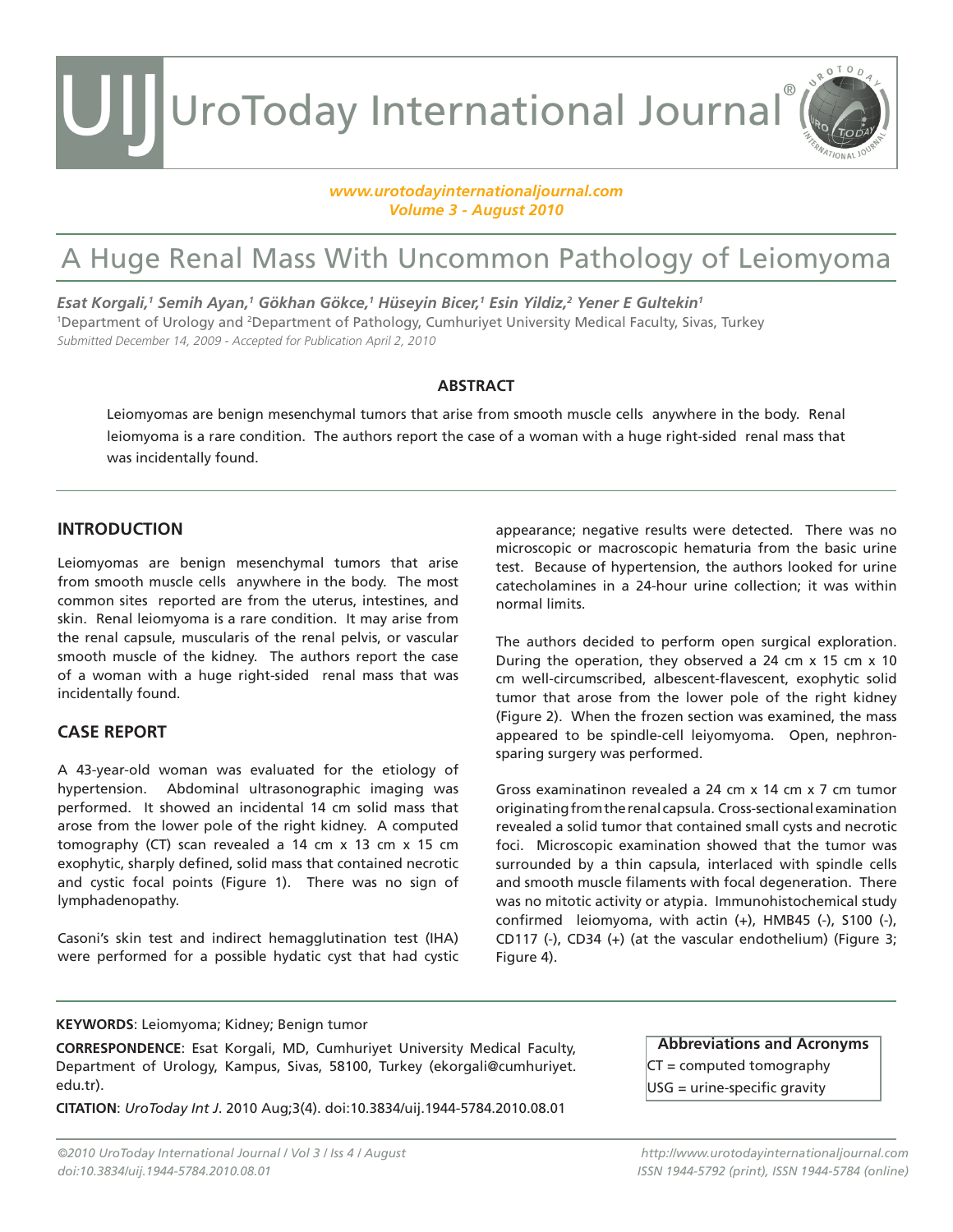## | UroToday International Journal®

*case report*

A Huge Renal Mass With Uncommon Pathology of Leiomyoma

Figure 1. Computed Tomography Image of the Leiomyoma Tumor. doi: 10.3834/uij.1944-5784.2010.08.01f1



Figure 2. Intraoperative View of the Leiomyoma Tumor. doi: 10.3834/uij.1944-5784.2010.08.01f2



The patient was evaluated 1 month following surgery. She had no symptoms. Her creatine level was 0.9 mg/dL and she had normal urine-specific gravity (USG).

## **DISCUSSION**

 $\overline{\bigcup}$ 

Leiomyoma is a benign tumor arising from smooth muscle tissue. It was first defined by Virshow in 1854 [1]. Leiomyoma can be found anywhere in the body, including the urogenital

Figure 3. Benign Mesenchymal Tumor Consisting of Fusiform Cells (Hematoxylin and Eosin Stain, x 400). doi: 10.3834/uij.1944-5784.2010.08.01f3



system, renal pelvis, ureter, bladder, prostate, seminal vesicles, urethra, spermatic cord, and penis. However, the renal capsule location (seen in the present case) is the most common source [2-4].

Because of the small size of the leiomyoma, it is usually determined in an autopsy series. Xipell [5] studied 250 autopsies and found that the frequency of leiomyoma was 5.2%. The results also revealed that leiomyoma has 3 types: (1)

Figure 4. Results of the Immunohistochemical Study (Actin, x 150).

doi: 10.3834/uij.1944-5784.2010.08.01f4



Internal actin positivity in the smooth muscle cells of the arteriole wall (bottom right corner)

*http://www.urotodayinternationaljournal.com ISSN 1944-5792 (print), ISSN 1944-5784 (online)*